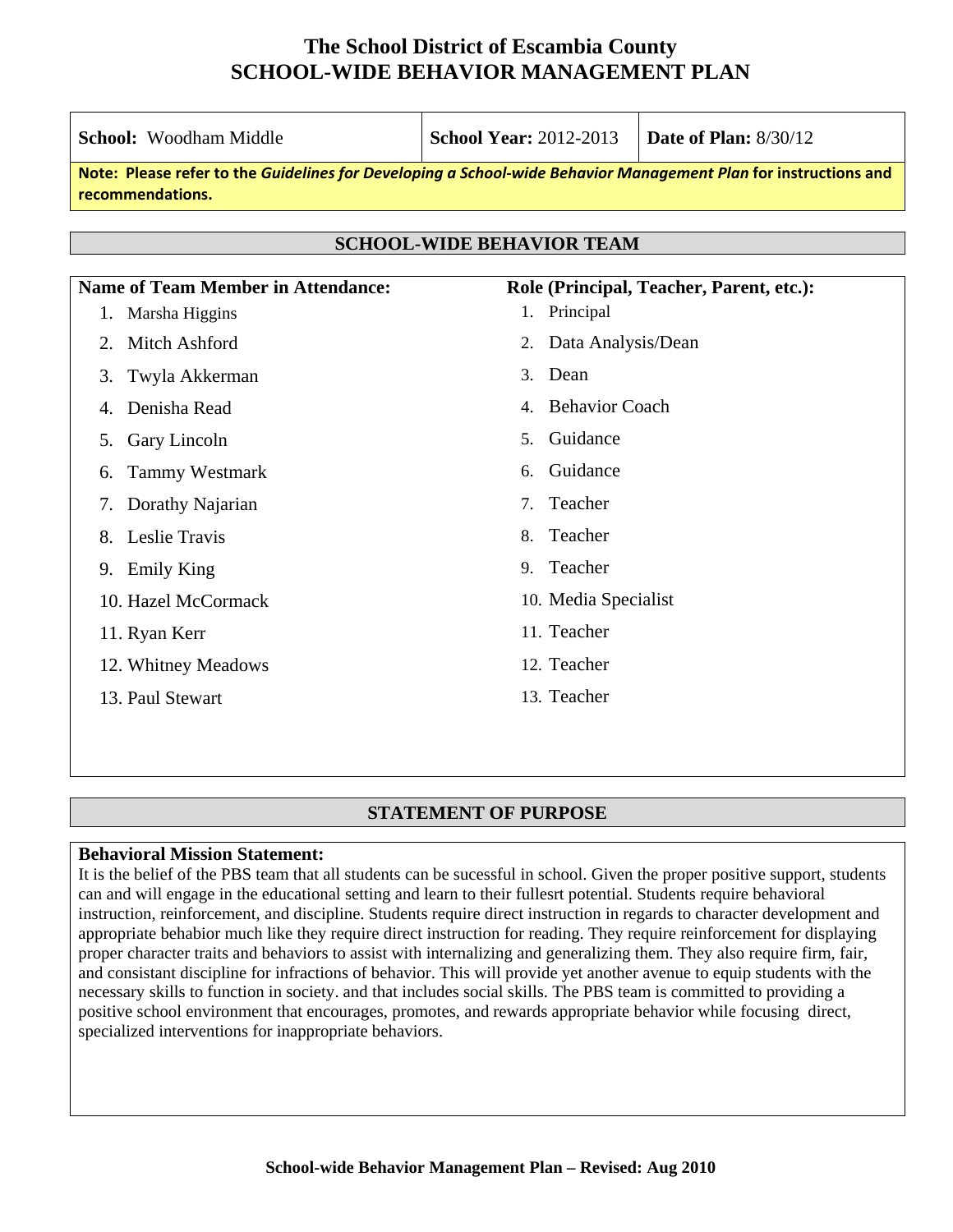### **BASELINE DATA**

### **PREVIOUS SCHOOL YEAR** 2011 - 2012

| <b>Office Discipline Referrals (ODR)</b>                                                        |      |  |
|-------------------------------------------------------------------------------------------------|------|--|
| Number of Office Discipline<br>Referrals (ODR)                                                  | 2668 |  |
| Average ODR per Student<br>$(\text{\# ODR} \div \text{\# of students enrolled})$                | 3.15 |  |
| Number of Students with ODR                                                                     | 546  |  |
| <b>Out-of-School Suspensions (OSS)</b>                                                          |      |  |
|                                                                                                 |      |  |
| Number of Incidents of<br>Out-of-School Suspension (OSS)                                        | 1066 |  |
| Average OSS per Student<br>$(\text{\#} \text{OSS} \div \text{\#} \text{ of students enrolled})$ | 1.26 |  |

| <b>In-School Suspensions (ISS)</b>                                 |      |  |
|--------------------------------------------------------------------|------|--|
| Number of Incidents of<br>In-School Suspension (ISS)               | 941  |  |
| Average ISS per Student<br>$(\# ISS \div \# of students enrolled)$ | 1.11 |  |
| Number of Students with ISS                                        | 368  |  |
| <b>Attendance</b>                                                  |      |  |
| <b>Average Daily Attendance</b>                                    | 91.6 |  |
| <b>Bullying Prevention</b>                                         |      |  |
| Percent of Students Trained                                        | 100  |  |
| Percent of<br><b>Staff Trained</b>                                 | 100  |  |

### **ADDITIONAL DATA AND OUTCOMES**

**What other data or outcomes will your school use for continuous monitoring of your school-wide behavior management plan (e.g., academic data, faculty attendance, school surveys, training, ESE referrals, etc.)? The outcomes may also include various ways of analyzing school-wide behavioral data as outlined in the** *School-wide Behavioral Data Guide* **(e.g., referrals/suspensions by grade level, location, problem behavior, time of day, student, class, etc.).**

The PBS team will utilize the SWIS system to report and analyize the outcomes and data as we progress toward our school goals. Faculty survey's and input during pre-planning discussions regarding the previous years data are used to establish this years goals. Student and parent surveys throughout the year will be used to gather additional information in determining if adjustments in our goals are needed. Up to date data will be gathered and presented to the faculty through academic team meetings each month.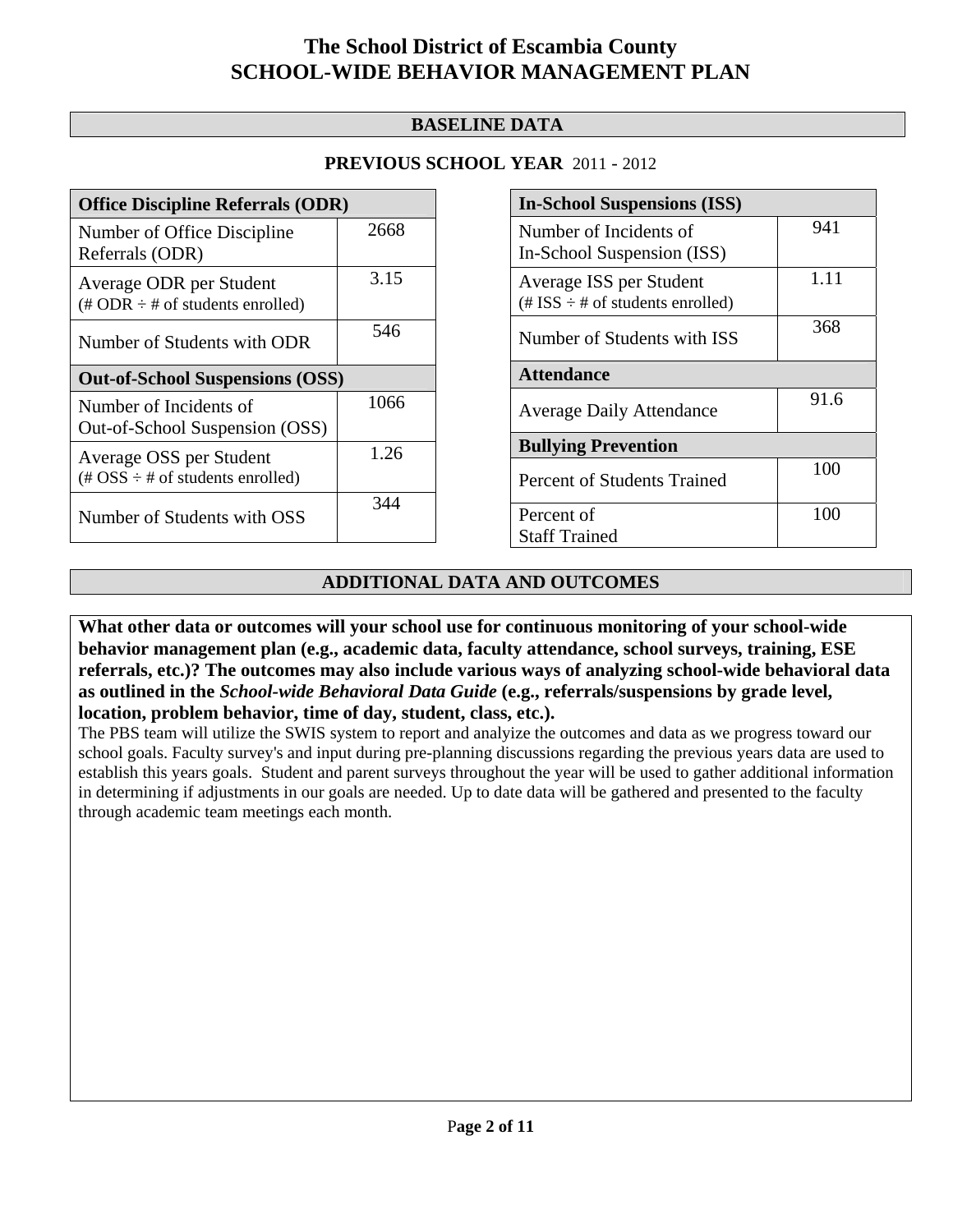| <b>SCHOOL-WIDE BEHAVIORAL GOALS</b>                                                                                                                                                                                                                                          |
|------------------------------------------------------------------------------------------------------------------------------------------------------------------------------------------------------------------------------------------------------------------------------|
|                                                                                                                                                                                                                                                                              |
| 1. Out-of-school suspension<br>960 - a reduction of 10% from last years 1066 Out-of-school suspenions                                                                                                                                                                        |
| 2. Attendance                                                                                                                                                                                                                                                                |
| 92.1 - an increase of 5% from last years attendance of 91.6                                                                                                                                                                                                                  |
| 3. Bullying<br>Continue to train 100% of the students and faculty on bullying awareness. We will have 3 separate activities<br>explaining and promoting awareness of bullying on and off campus. One activity for the facultty, one for parents<br>and one for the students. |
| 4. Office Discipline Referrals<br>2402 - a reduction of 10% from last years 2668 ODR's.                                                                                                                                                                                      |
| 5. Other                                                                                                                                                                                                                                                                     |
| 6. Other                                                                                                                                                                                                                                                                     |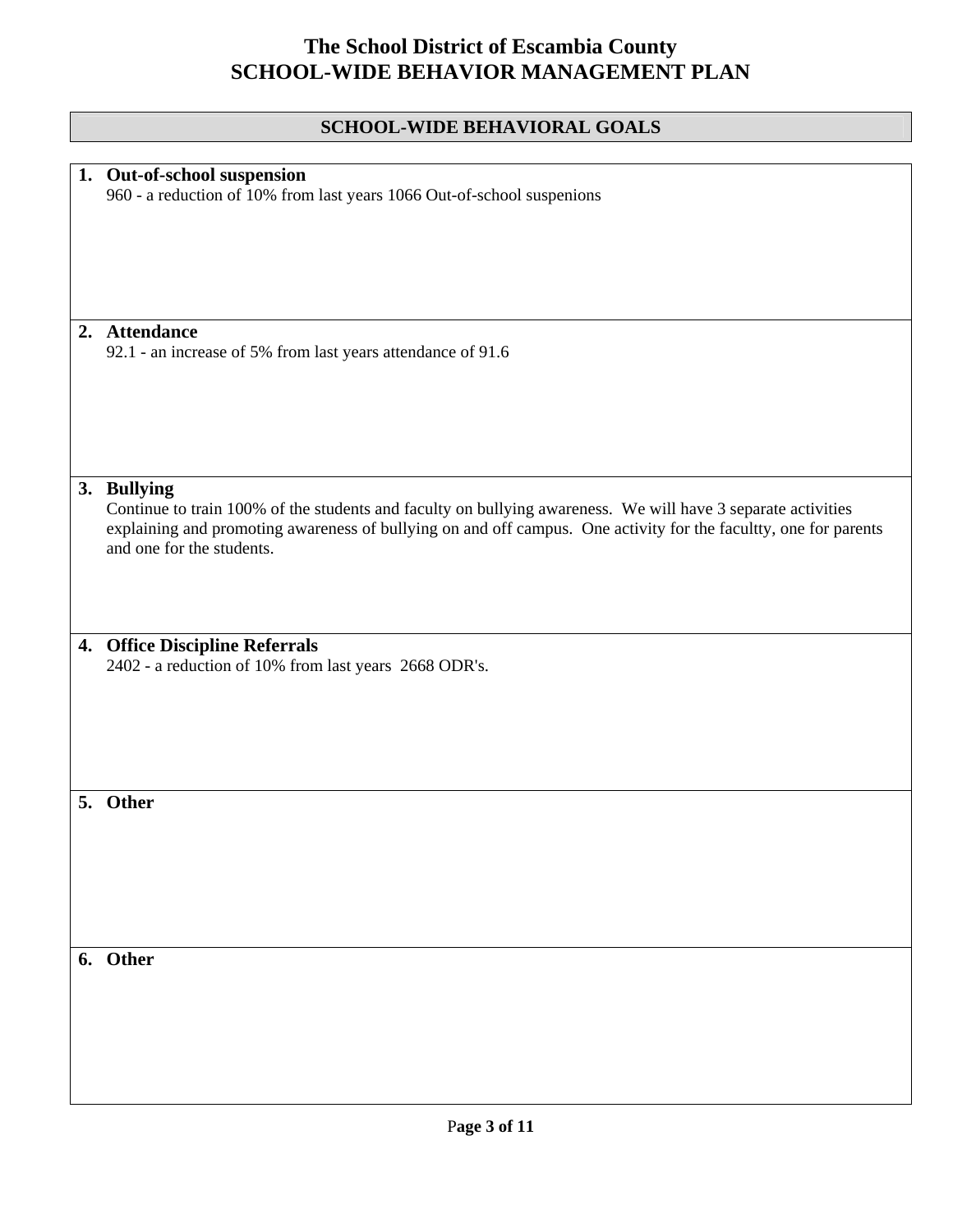### **PROGRESS MONITORING**

**Your school-wide behavior team should meet to review data and discuss concerns or revisions to your school-wide behavior management plan once a month and complete progress monitoring forms quarterly. Describe when you plan to meet (days, location, and time) throughout the school year.**  The PBS -school wide behavior team will meet the 1<sup>st</sup> Wednesday of each month at 8:00 am in the school South Lecture Hall to discuss the progress toward our school goals.

**Describe the procedures that your school will use to collect, summarize, and analyze the behavioral data prior to team meetings. Procedures are required for entering the information into the database, summarizing the data, and developing graphs using the** *School-wide Behavioral Data Guide***.** 

Mitch Ashford will collect appropriate data from SWIS to determine the progress toward school goals. Graph's and tables displaying the data collected will be generated by Mr. Ashford. These tables and graph's will be copied and given to team members for analysis.

**How will your school document the school-wide behavior team meetings?** Minutes will be kept from each meeting.

**Describe how your school-wide behavior team will share the data and outcomes with your faculty, staff, and other stakeholders?** 

The data and outcomes will be shared and distributed through academic team meetings following the monthly PBS team meetings along with email updates.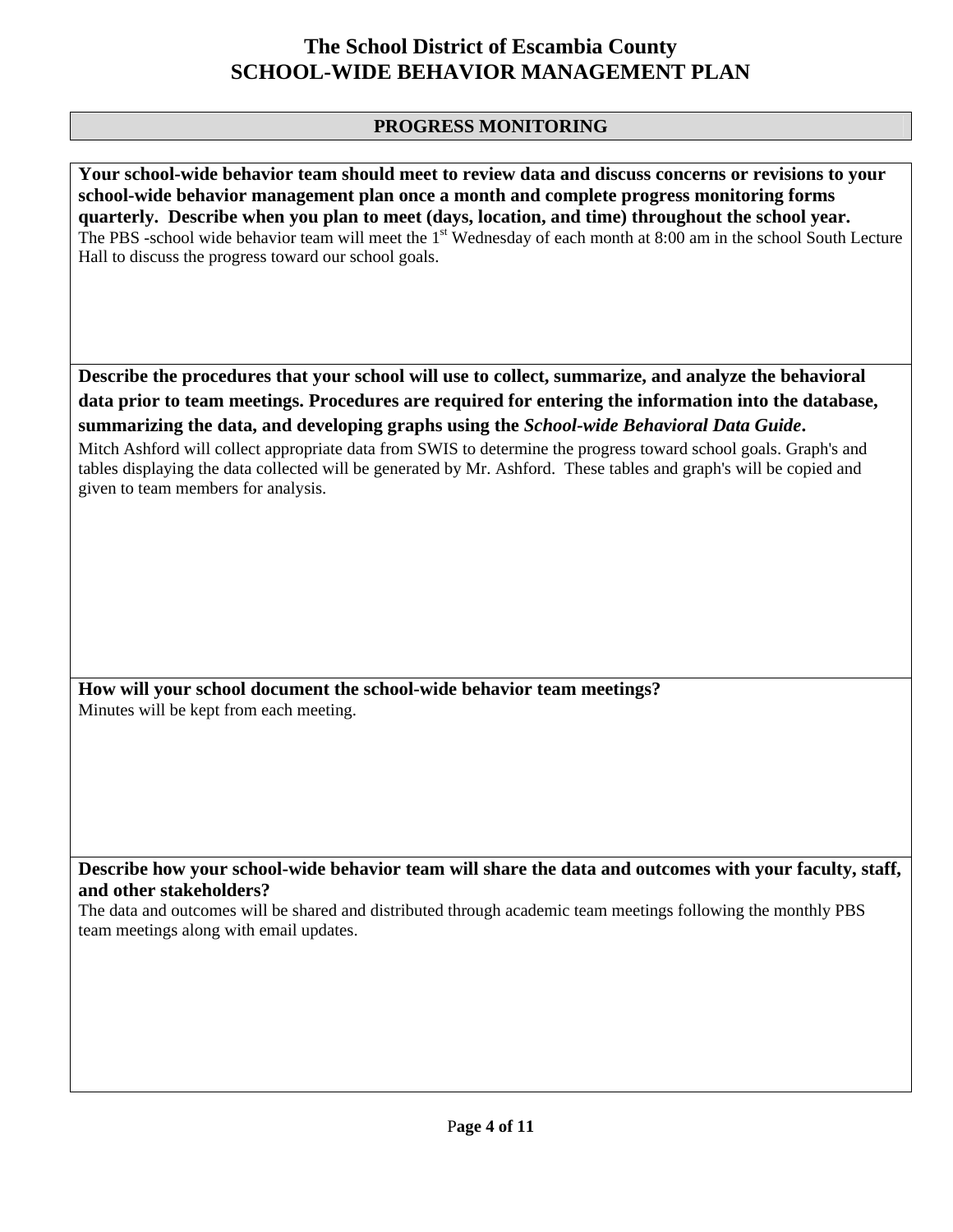### **SCHOOL EXPECTATIONS AND RULES**

**List 3 – 5 school-wide expectations** We are Respectful We are Responsible We are Accountable

**Rules/ Expectations: Setting:**  All School **Setting:**  All School **Setting: Setting:**  We are Respectful We treat others the way we want to ba treated. We are courteous and dignified We have self respect We are accepting of other's differences We avoid humiliation, violence and bullying We are Responsible We are making good choices We are in control of our actions and know they affect others We are trustworthy We are prepared for school We are on time We are Accountable We accept the consequences of our actions We don't blame others for our choices We finish what we start We always do our best We do what is right when no one is watching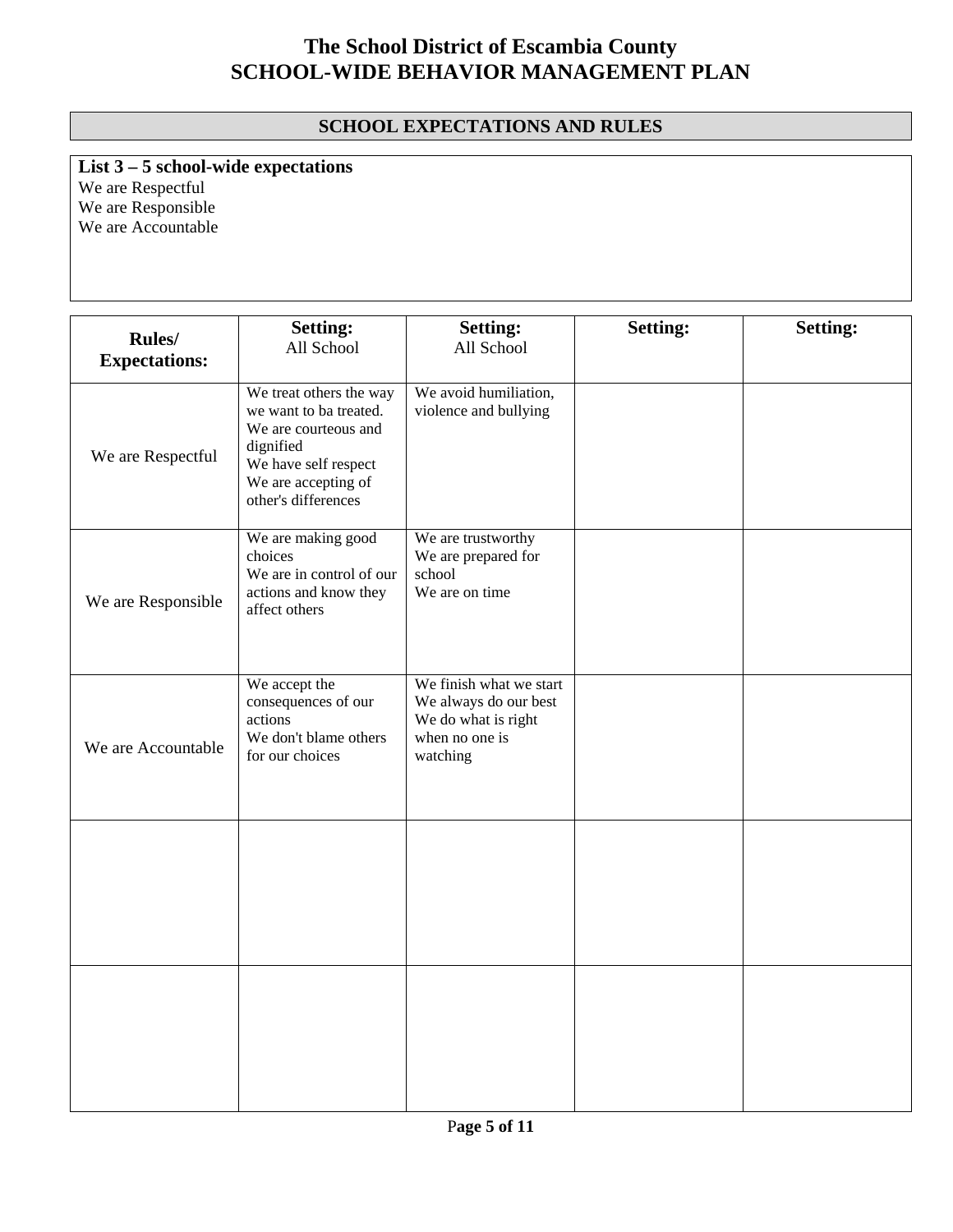## **TEACHING EXPECTATIONS AND RULES**

| How will your school introduce the school-wide expectations and rules to all of your students and staff?<br>Teacher training will occur during pre-school and follow up during faculty and teams meetings throughout the school<br>year. Students will be intruduced expectations during grade level assemblies. Further explanation and training for<br>students will occur in 5 <sup>th</sup> period CIM classes. |
|---------------------------------------------------------------------------------------------------------------------------------------------------------------------------------------------------------------------------------------------------------------------------------------------------------------------------------------------------------------------------------------------------------------------|
|                                                                                                                                                                                                                                                                                                                                                                                                                     |
| During the school year, what activities will your school implement to encourage on-going direct                                                                                                                                                                                                                                                                                                                     |
| instruction of the school-wide expectations and rules? How will your school embed the expectations and                                                                                                                                                                                                                                                                                                              |
| rules into the daily curriculum?<br>A character lesson will be taught will be taught each Wednesday diring CIM class. All teachers and staff will be re-<br>inforcing the expectation concepts taught in CIM classes.                                                                                                                                                                                               |
|                                                                                                                                                                                                                                                                                                                                                                                                                     |
|                                                                                                                                                                                                                                                                                                                                                                                                                     |
|                                                                                                                                                                                                                                                                                                                                                                                                                     |
| How often will you plan to provide refresher training on expectations and rules to staff and students in                                                                                                                                                                                                                                                                                                            |
| your school? How will you orient and teach new students who arrive mid-year?<br>Students will watch a video created by the deans reminding them of the major points of the Rights and Responsibilities<br>handbook and school-wide expectation of all students.                                                                                                                                                     |
|                                                                                                                                                                                                                                                                                                                                                                                                                     |
|                                                                                                                                                                                                                                                                                                                                                                                                                     |
|                                                                                                                                                                                                                                                                                                                                                                                                                     |
|                                                                                                                                                                                                                                                                                                                                                                                                                     |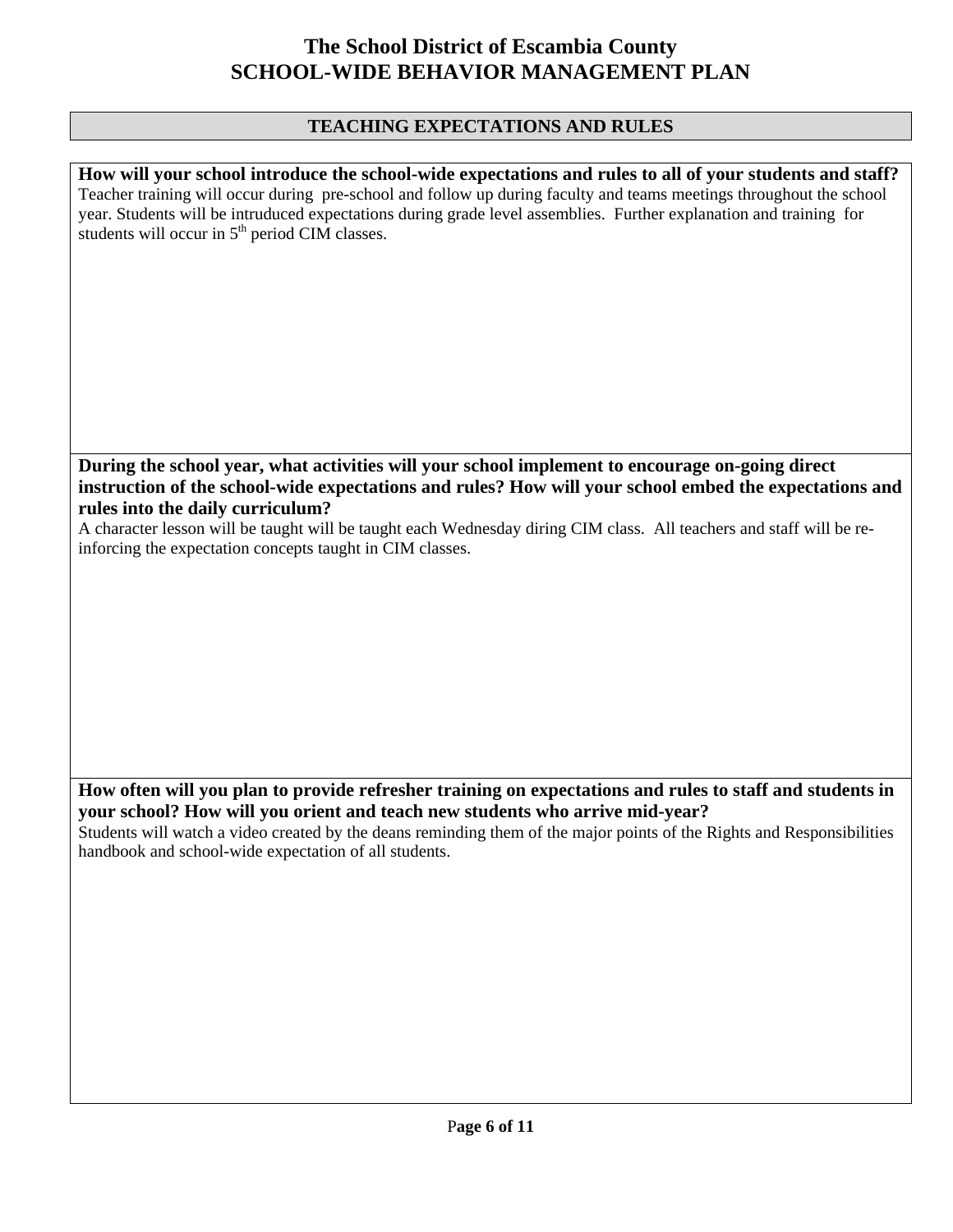#### **REWARD/RECOGNITION PROGRAM**

### **What type of reward system will you use?**

Woodham Middle School will utilize a school wide incentive program known as GOTCHA.

### **Describe the behaviors for which you will reward or recognize students.**

Students will be rewarded with a "gotcha" by any teacher, staff member, and bus drivers when they are "caught" demonstrating the Pillars of Excellence. Teachers may utilize the "gotchas" for other classroom based achievements. We will select a "Gotcha" student of the week from the  $6<sup>th</sup>$ ,  $7<sup>th</sup>$ , and  $8<sup>th</sup>$  grade each Friday.

### **How will you implement the reward system?**

Teachers will disctribute "gotchas" throughout the school. Rewards are cashed in by 1<sup>st</sup> period classes on Fridays. Students are able to select from a menu of rewards based on the amount of gotcha's they have received.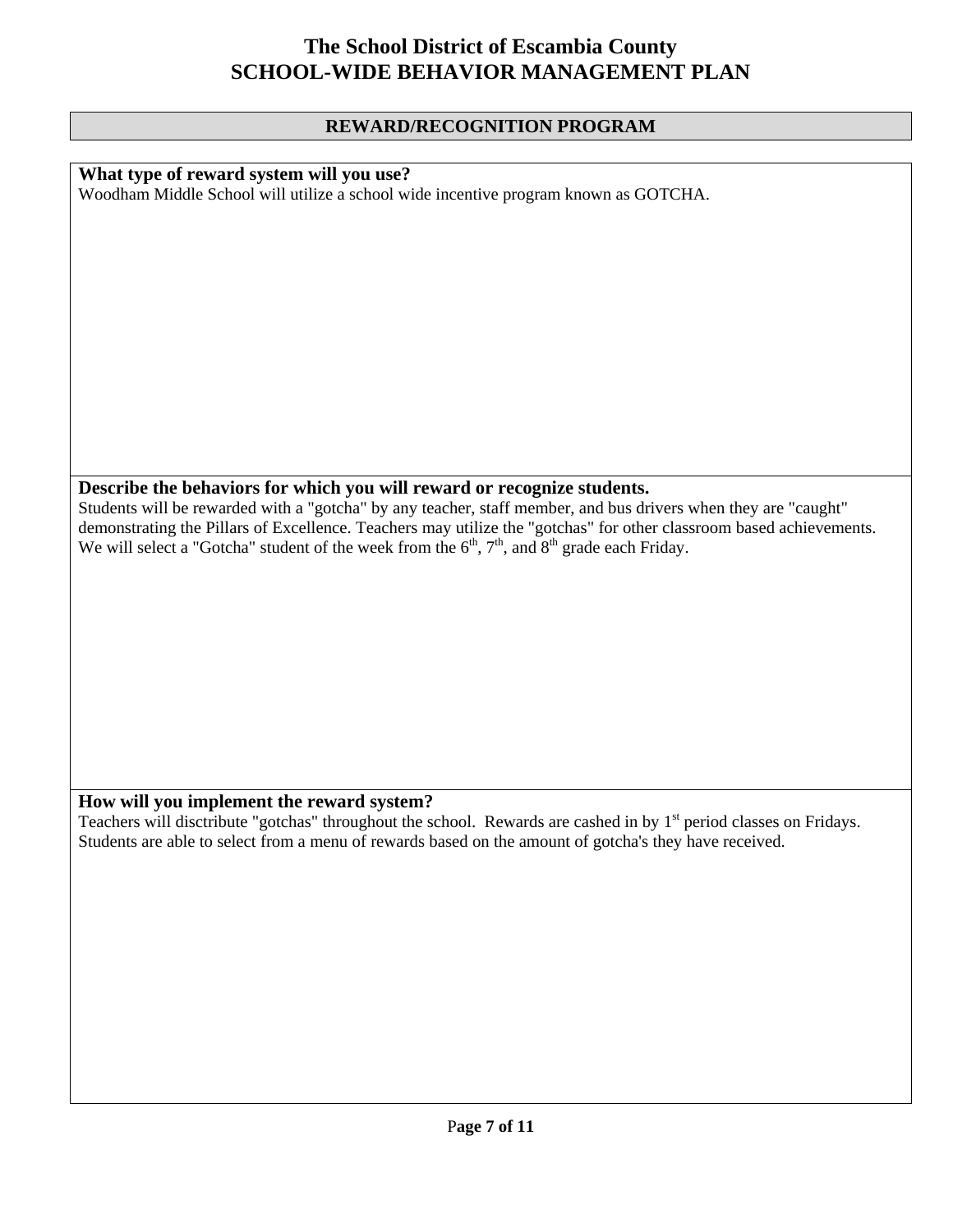### **DISCIPLINARY PROCEDURES**

### **Explain the discipline process at your school. Differentiate between minor and major behavior incidents and describe the process for documenting and addressing both types of incidents.**

On the first incident the teacher will complete an Intervention Report detailing incident, action, and parental contact made. The second incident will result in teacher recording same infrormation involving different intervention either guidance referral or parent conference, lunch detention, etc.. On the third offense, the academic team will meet to discuss student's behavior and issue a team intervention. If a student has a fourth incident, teacher will complete a major referral and forward to dean. If a student has 3 major referrals, a School wide behavior team will meet to make recomendations and suggestions for other interventions. If a student receives 6 major referrals, the behavior coach will start a Formal Behavioral Assessment.(FBA).

### **What intervention strategies will your school use to prevent behavior that results in discipline referrals and out-of-school suspensions?**

PBS initiatives ISS

Academic team interventions

School Wide Behavior Team interventions

Continual professional development for improved classroom mangement

Character lesson in CIM classes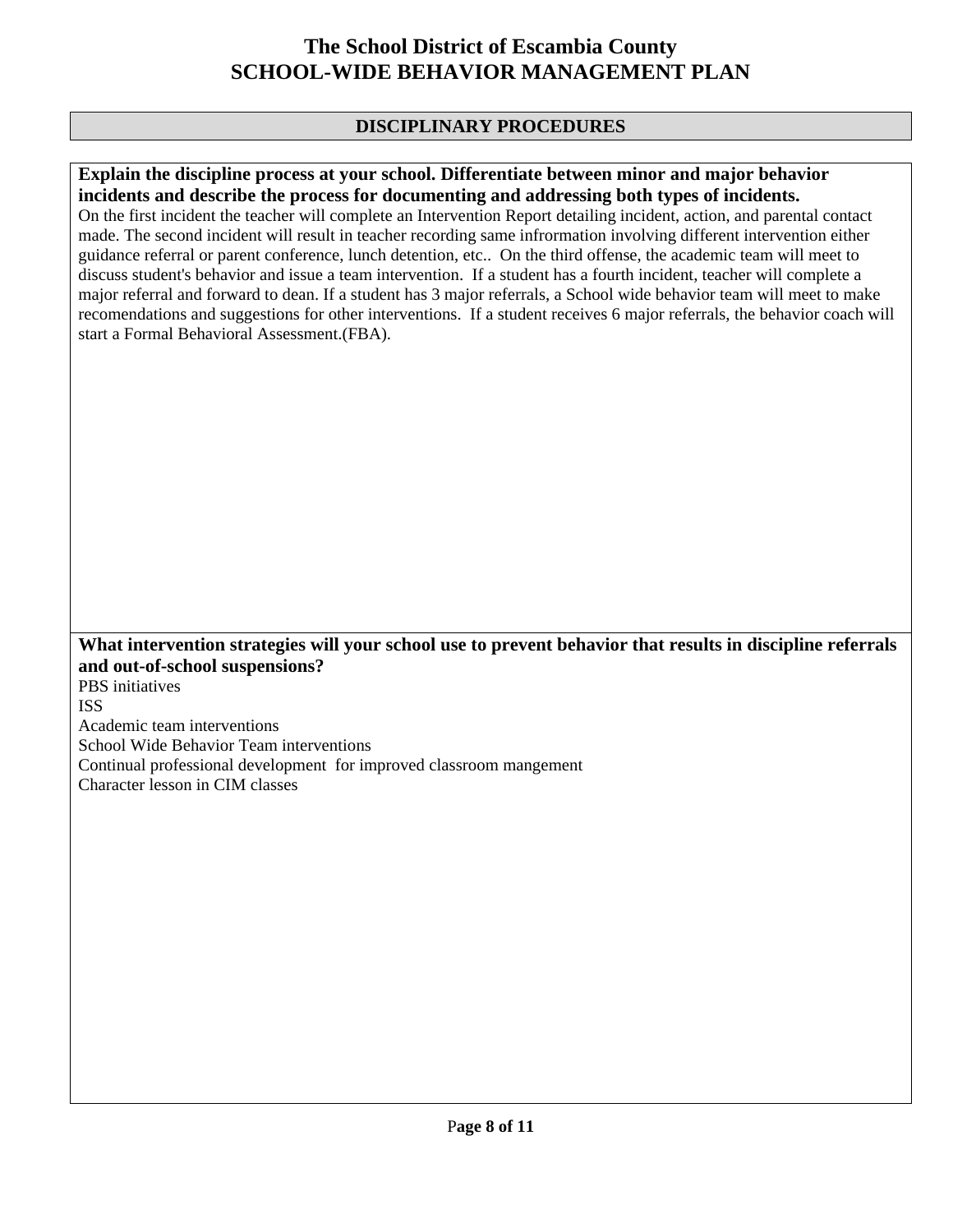## **DISCIPLINARY PROCEDURES (continued)**

| What are the consequences or disciplinary actions that are used in your school?                                  |
|------------------------------------------------------------------------------------------------------------------|
| Detention                                                                                                        |
| <b>ISS</b>                                                                                                       |
| <b>Parent Conferences</b>                                                                                        |
| <b>OSS</b>                                                                                                       |
| Refocus area                                                                                                     |
| Bus suspension                                                                                                   |
| lunch detention                                                                                                  |
| Before school detention                                                                                          |
| In-Lieu of expulsion                                                                                             |
|                                                                                                                  |
|                                                                                                                  |
|                                                                                                                  |
|                                                                                                                  |
|                                                                                                                  |
|                                                                                                                  |
|                                                                                                                  |
|                                                                                                                  |
|                                                                                                                  |
|                                                                                                                  |
|                                                                                                                  |
|                                                                                                                  |
|                                                                                                                  |
|                                                                                                                  |
|                                                                                                                  |
| For Middle or High Schools:                                                                                      |
| How do the adjudication guidelines complement your disciplinary procedures?                                      |
| The adjudication guidlelines provide the guidelines for processing each Major Referral. They provide consistancy |
| within the school and district for addressing student behavior.                                                  |
|                                                                                                                  |
|                                                                                                                  |
|                                                                                                                  |
|                                                                                                                  |
|                                                                                                                  |
|                                                                                                                  |
|                                                                                                                  |
|                                                                                                                  |
|                                                                                                                  |
|                                                                                                                  |
|                                                                                                                  |
|                                                                                                                  |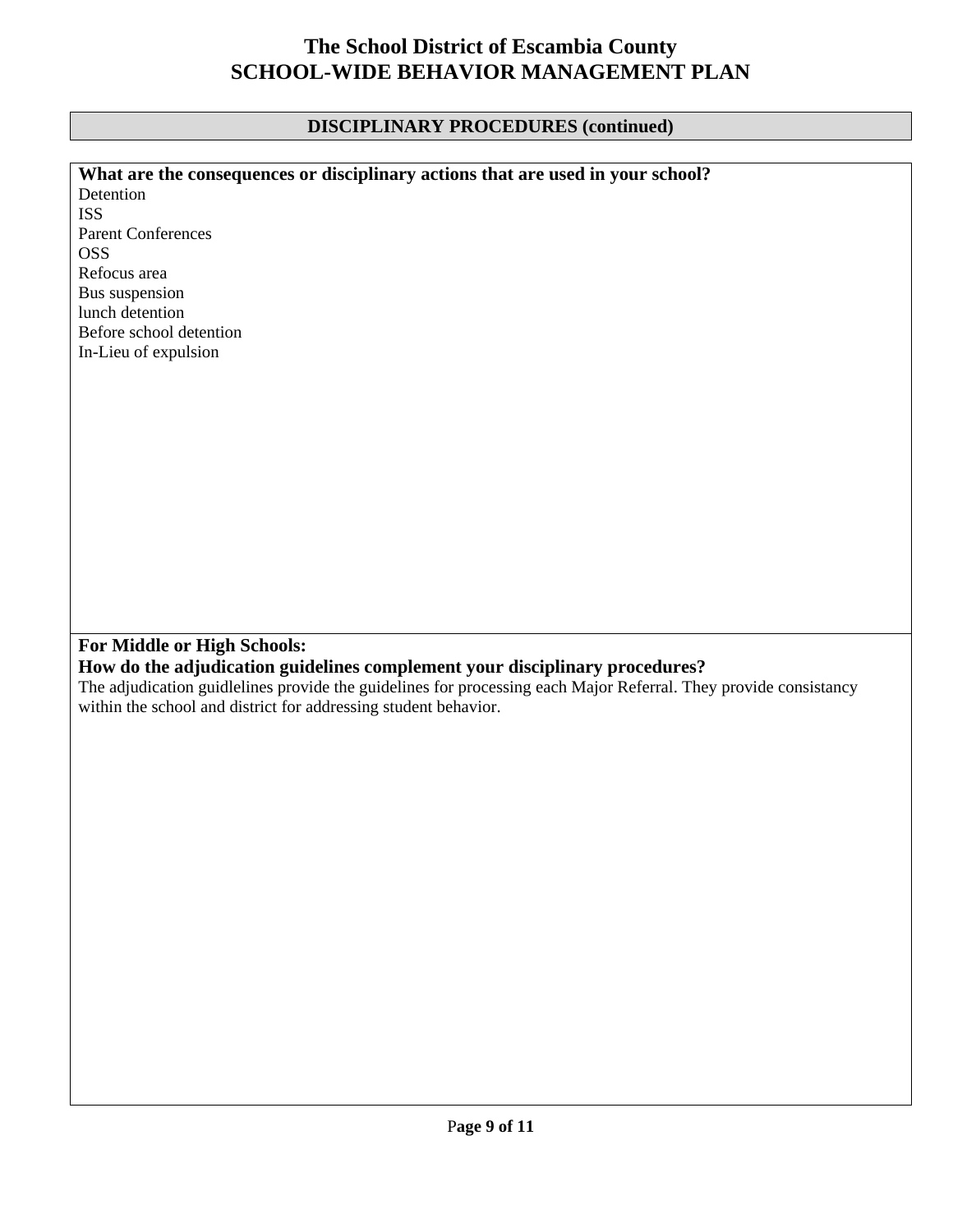### **TRAINING AND IMPLEMENTATION**

#### **Describe any training needs, material needs, and/or environmental arrangements necessary to implement your school-wide behavior management plan.**

The PBS team will continue to participate in training opportunities as provided through the district team. PBS team will provide training to teachers. MAterials needed are "gotcha's, student incentives, teacher incentives, Pillar of Excellence posters for each class.

**Describe how your school will train all faculty and staff on your school-wide behavior management plan. How will you orient and teach new faculty and staff who arrive mid-year?** 

Faculty will be trained during pre-school and throughout the year in team meetings. New faculty who join the staff will be assigned a mentor who will rpovide one-on-one traininig.

### **What school-wide routines and procedures will be implemented by all faculty and staff to facilitate your school-wide behavior management plan?**

Active supervision for class changes and hallway activity reinforcing student expectations. Character lesson for all students during CIM classes. Gotcha reward activities on Fridays. School wide procedures walking to and from the lunchroom. Using designated lunch lines and assigned tables. Procedure for dismissal and loading buses. Utilizing the intervention logs by faculty.